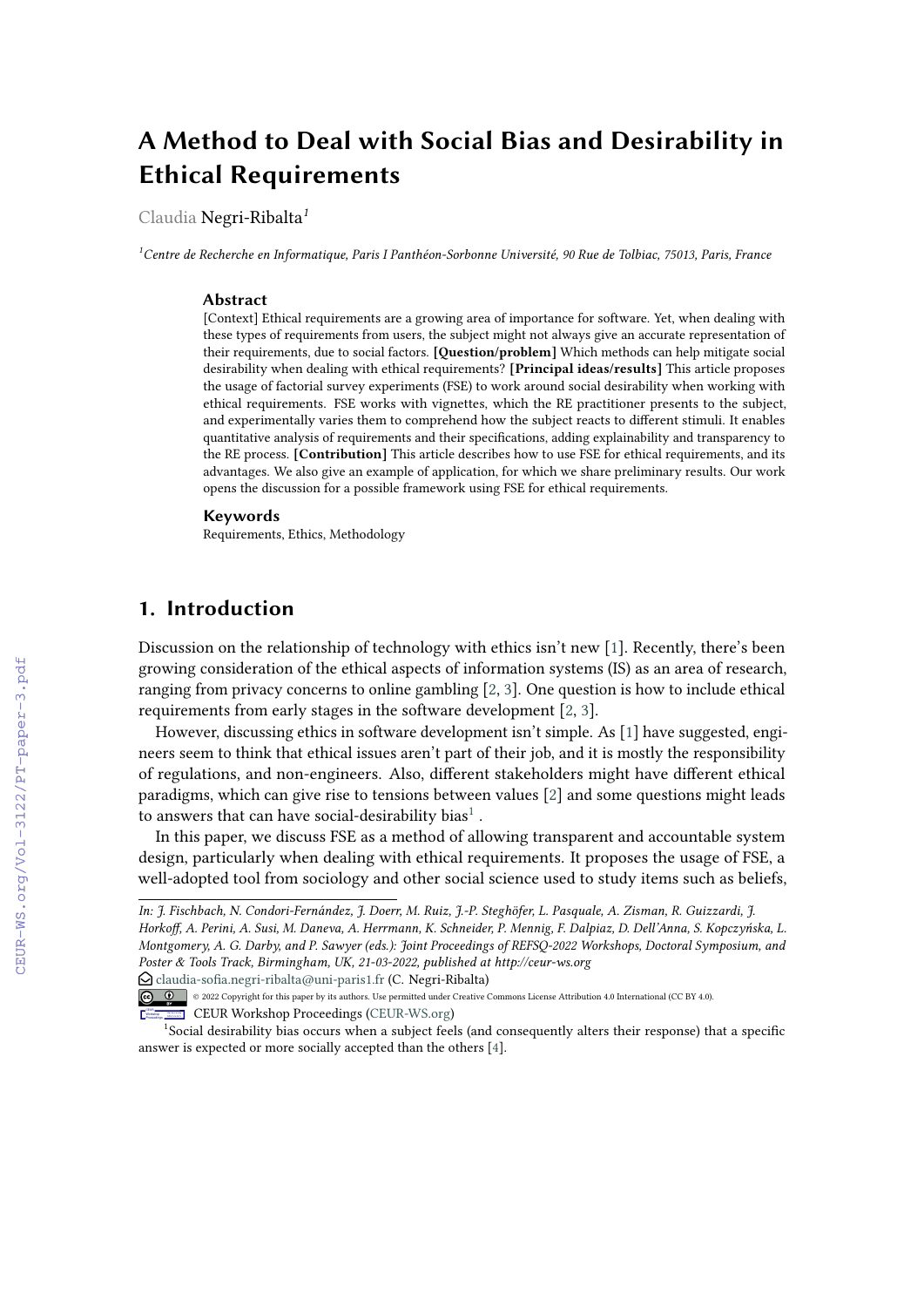intentions, perceptions, or elements that can have socially desirable answers. The experimental nature of FSE allows the RE practitioner to statistically analyze how different specifications interact with each requirement, without necessarily developing the software. This type of analysis can help the RE practitioner explaining a system design, in a transparent and accountable manner, while also keeping trace of the decision of why such design was chosen.

The article is divided as follows: section *Related work* reviews previous work, section *Research Method* introduces the reader to FSE and explains how FSE can be used for RE. In section *Use case*, we share a practical example of FSE on studying trust (\$TR), open-source (\$OS), and data protection (\$DP) requirements in COVID-19 contact tracing apps. The papers shares future work and conclusion in *Future work and conclusion*.

### **2. Related work**

There is growing literature that highlights the importance to include ethical concerns into software design, from early stages [\[2,](#page-5-0) [5,](#page-5-1) [1,](#page-5-2) [3\]](#page-5-3). According to [\[1\]](#page-5-2), ethical requirements, or ethical designing, can be understood as:

- the process by which an IS is developed by taking into consideration elements that can be related to moral norms/values; OR
- when IS have consequences beyond the group that developed it; OR
- it is "related to visions about how to live the ethically good life and virtues involved in that" [\[1\]](#page-5-2)

[\[1\]](#page-5-2) discussed how goal-based RE can be insufficient for ethical requirements, and recognizes that given that not all requirements can be met, trade-offs have to be done, which is an ethical choice. [\[2\]](#page-5-0) presents how Value Sensitive Design (VSD) isn't a well-integrated concept in the RE community, compared to HCI, and proposes a methodology based on VSD to elicit ethical requirements. [\[5\]](#page-5-1) propose an iterative framework on ethical requirements The authors of [\[3\]](#page-5-3) study the relationship between ethical requirements and addictive technology and highlight that future work should focus on all the aspects of the RE process and ethical requirements.

This article differentiates from [\[2\]](#page-5-0), as FSE experimentally varies the vignettes and also assumes that the ethical requirements have been discovered. FSE could help deal with the biases and differences of perception of different stakeholder groups, presented in [\[5\]](#page-5-1). In comparison to [\[3\]](#page-5-3), this article doesn't present a list of categories of ethical requirements, not works with a specific technology. Finally [\[1\]](#page-5-2) reflects and discusses extensively the relationship technical and ethical requirements, raising research question, but doesn't propose a clear methodology or framework for the topic.

## **3. Research methodology for ethical requirements**

FSE is a research method that is useful to investigate on beliefs, intentions, attitudes, and subjects that have social desirability, among others [\[6,](#page-5-4) [7\]](#page-5-5). It has been used in other areas of research such as sociology, and psychology, among others. In requirement engineering, it has been used by [\[8,](#page-5-6) [9\]](#page-5-7).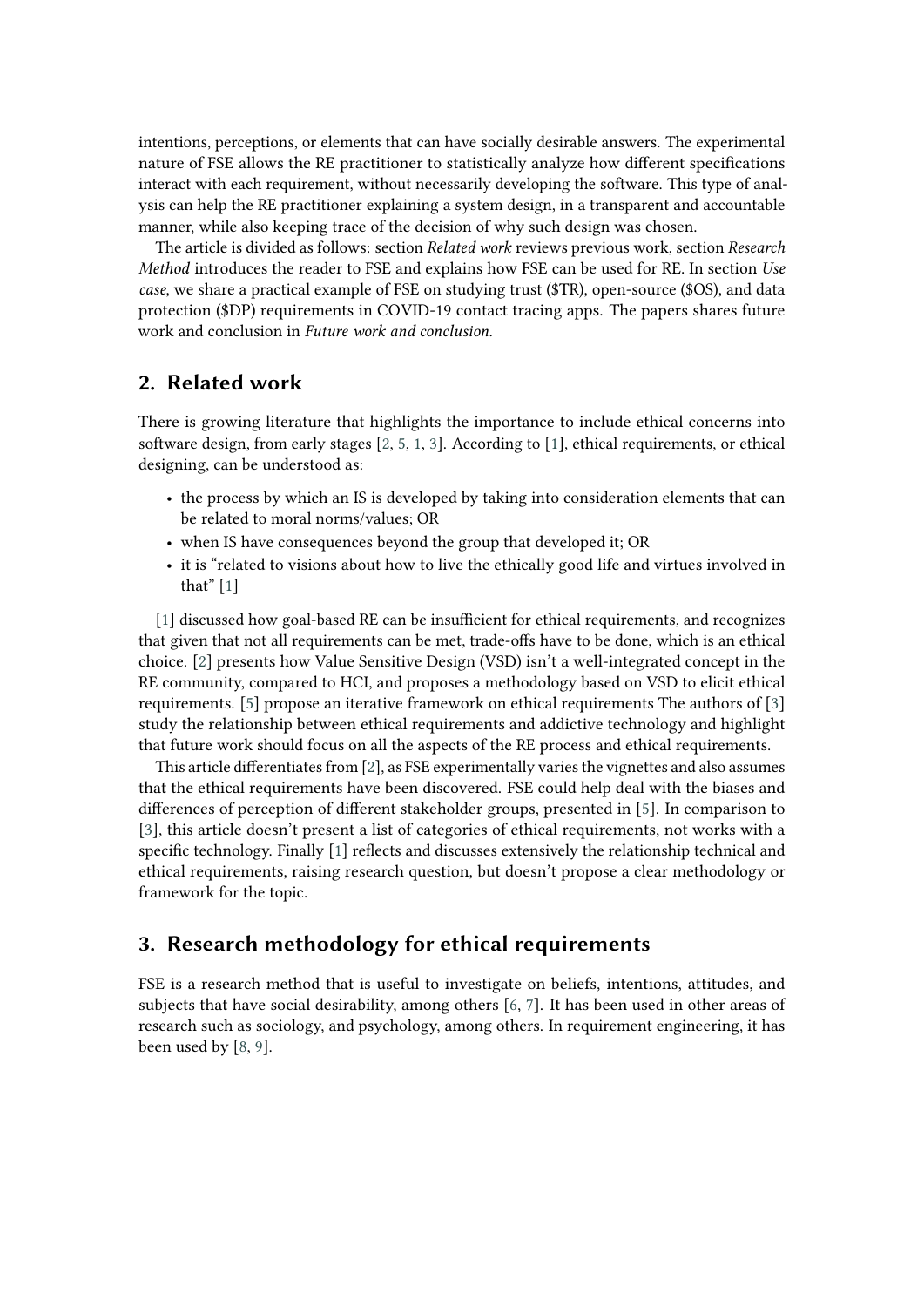In brief, this research method prompts the subject to evaluate a set of vignettes that describe a situation around the defined elements of interest. It asks the subject to rate different experimentally varied vignettes, therefore behaving like an experiment (thus having internal validity). By not asking directly to the subject to answer about a subject that might have a social-desirable bias, but rather rating different vignettes (whose factors might have social-desirable bias) it is possible to statistically analyze how the factors behave and, aif there is significant difference between levels. For example, [\[10\]](#page-5-8) shows how the relationship between sex, education, occupation, citizenship and other variables affect the perception of fair income, through the usage of FSE.

#### <span id="page-2-0"></span>**3.1. Factorial Survey Experiments**

The first step in FSE is to specify which are the elements of interest of the research - such as privacy - which are labeled as factors by the FSE. For RE, this could be the requirements(s) of the system. The factors should have different levels, that is to say, they have different values or specifications. For example, a researcher might be interested in seeing how the requirements of data protection and security relate to each other, thus investigating which specification fits better for the intentions of a system. It could help with the prioritization of requirements and which specifications suits better for the stakeholders.

Once the researcher defines the factors and their levels they must construct the vignettes. The vignettes describe a situation, either real of hypothetical. There is no one way on how to build vignettes, as these can be images, text, or video. Each vignette uses a specific and unique combination of factors. The size of the vignette universe will depend on the number of factors and their levels. For example, if there are 5 factors with 3 levels, and 1 factor with 4 levels known as a  $3^54^1$  - the universe is 972 vignettes. However, it is unreasonable to present this amount of vignettes to a subject to rate them, and thus a sample of vignettes should be selected.

There are different way for selecting a sample of vignettes such as random, efficient-design, blocking, co-founding variables [\[11,](#page-5-9) [7,](#page-5-5) [6\]](#page-5-4). [\[7,](#page-5-5) [11\]](#page-5-9) indicate that random sampling of vignettes has several disadvantages from a statistical point of view, particularly they lose power of explanation. Thus the literature suggests the usage of efficient design (such as D-efficiency) when doing a fractional factorial survey, even when the perfect orthogonality objective is relaxed [\[7,](#page-5-5) [11,](#page-5-9) [10\]](#page-5-8). This type of design can be provided by specialized tools, such as R or STATA. In R, there are specialized packages such as AlgDesign that have specialized functions for selecting the vignette sample. It is also possible to present one vignette per subject, however this type of approach can affect the statistical power of the model as it is no longer an experimental survey [\[7\]](#page-5-5).

The survey can be shared through different means, such as in-person or online. The decision of which strategy to follow will depend on a case-by-case. The data can be analyzed using different statistical models, such as mixed multilevel, ANOVA, Tobit models, etc [\[7,](#page-5-5) [10\]](#page-5-8). It is important to note that if a subject rates several vignettes, the data isn't independent and the subject's ID adds error to the model [\[7\]](#page-5-5).

The data analysis can happen at different levels: the vignette (Level 1 - L1) and respondentspecific (Level 2 - L2). L1 allows to identify how the subject reacted to the different stimuli; which is known as within-subject variables. For example, it is possible to analyze how the specifications affect a specific requirement. L2 allows to analyze how the different interest groups or control variables (such as gender or age) rated the vignettes, and analyze how the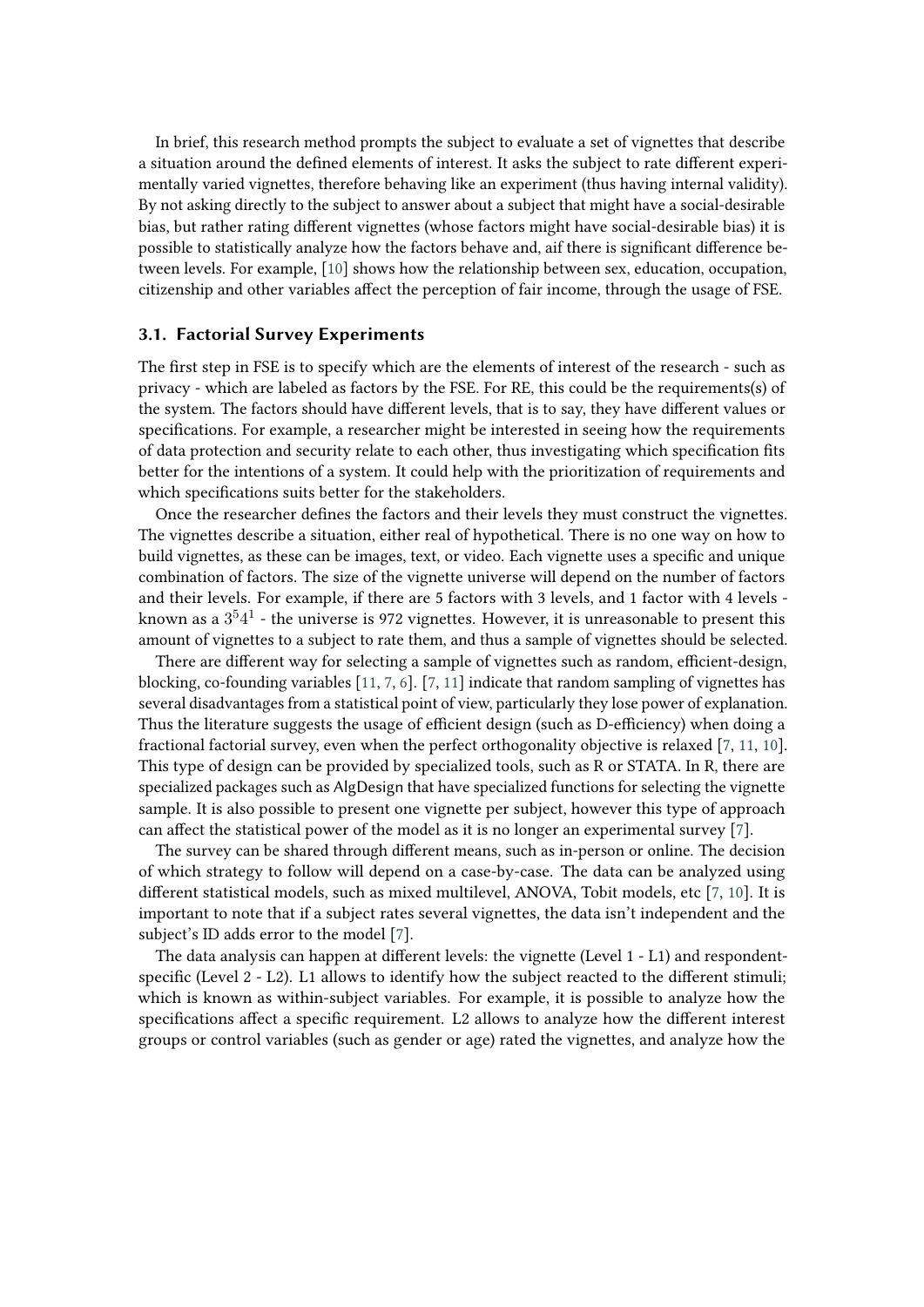groups differentiate; this is the between-subject variable. Different statistical software offers options to carry out different types of statistical analysis and models for this type of data. For example, the R software provides the "Ordinal" package, that offers the clmm (Cummulative Link Models) function that fits a mixed multilevel, which can be used to analyze the data.

#### **3.2. FSE and ethical requirements - How to use them**

FSE seems to be particularly interesting for ethical requirements. As stated in section [3.1,](#page-2-0) FSE has a longstanding tradition of being used on topics that can have a socially desirable answer, attitudes, or judgments.

A similar case can be built for requirements, particularly ethical. In RE, FSE has been used to study the relationship between security requirements and the perception of risk on users [\[9\]](#page-5-7). From sociology, [\[10\]](#page-5-8) shares that although most subjects would have answered that they believe in equality of gender, the data obtained by FSE shows the contrary. Similarly, software development could take a similar stance when dealing with topics or concepts such as gender issues, privacy, fairness.

By describing a set of realistic scenarios and experimentally varying them, the RE practitioner can analyze the subjects' attitude or reactions to the stimuli [\[6\]](#page-5-4). As a consequence of the experimental variation of the factors, FSE reflects the subjects' reaction to different specifications (the stimuli) without necessarily developing the whole system. Furthermore, given its experimental and survey characteristics (if correctly designed, the internal and external validity) the RE process can be replicated. This method may allow the RE practitioner to explain the prioritization of a requirement, beyond ethical topics. As such, FSE gives accountability to the RE process, as it helps the RE practitioner explain the rationale of a design.

# **4. Use Case - Using FSE for COVID-19 contact tracing apps**

We enquired about the willingness, from a user's perspective, to download a COVID-19 contact tracing app, using FSE research method. The requirements were chosen using review of the literature available from September 2020 to May 2021. Parameters, inspired from literature review, were as follows.

- App provider: Government, private company, university and any combination of these (7 possible values) (\$TR)
- Data Protection: high, basic, low (\$DP)
- Open Source: open source, proprietary code (\$OS)

Given the universe of vignettes (42) and taking in consideration fatigue effects from subjects, the universe was divided in decks divided BY the \$OS factors. In other words, subjects would receive a sample (or treatment) containing either open-source or proprietary code vignettes. Therefore \$TR and \$DP are within-subject variables, while \$OS is a between-subject variable.

There were 2 decks of 21 vignettes, which can still be considered a big sample. Thus, we modified the graphical interface and the deck was presented as 4 vignettes, each being divided into 7 sub-sections, following a "table-like feeling". This was based on feedback received from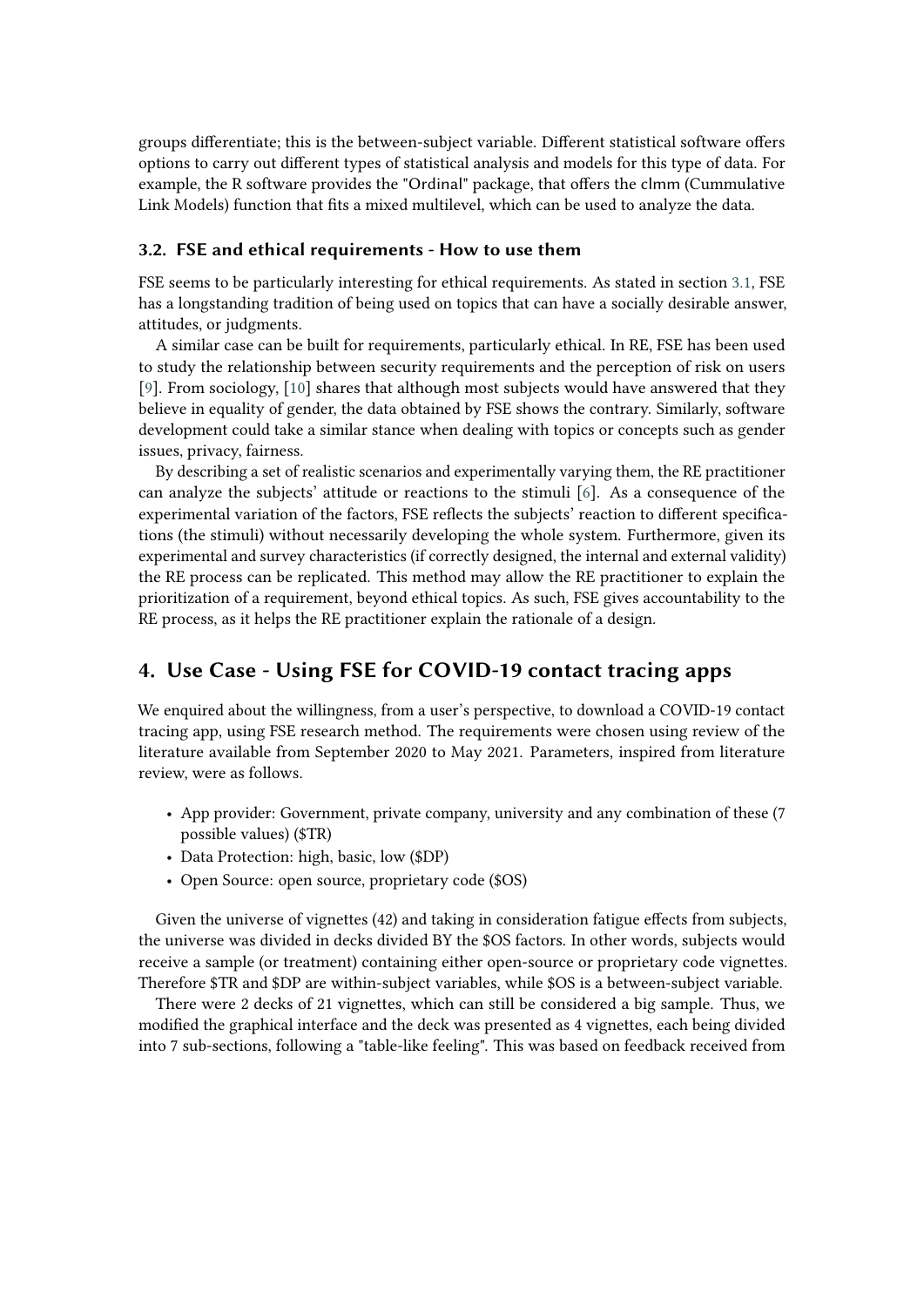

**Figure 1:** Screenshot of two vignettes presented in the Qualtrics Platform for the COVID-19 FSE. For the sake of conciseness, the screenshots only show the first two choices of each vignette

the testing phase. It used an 11 point Likert scale, following the advice to avoid censored responses [\[7\]](#page-5-5).

The survey was tested with 80 participants, who answered that they filled out the survey between 4-6 minutes and weren't fatigued. Other feedback received was about wording, the graphical interface as previously stated. Comments were integrated into the final survey version.

The population of interest were french university students. Given that the data gathering phase occurred while national lockdowns were in place, data was gathered from students living in the Paris area. The FSE was answered by 434 subject, and after cleaning the data from rushers, subjects that failed the attention test and those not living in Paris, the final dataset has 415 answers from different subjects.

Our preliminary statistical analysis shows that it is possible to see relationships and differences between each specification and a requirement. In other words, given the experimental variation of the vignettes, it is possible to see how each specification affects each requirement, either negatively or positively. In this use case, the different levels \$TR and \$DP appear to be significant at the moment of the willingness to download for subjects. In contrast, the levels of \$OS don't seem to have a relationship with the willingness to download. The analysis is done in a reproducible and falsifiable way, allowing other RE practitioners to check if they arrive to the same results. These results could help in the development of governance models in COVID-19 contact tracing apps. The results and analysis will be published in future venues, where it will discuss the impact of the details on the design and governance model of COVID-19 contact tracing apps.